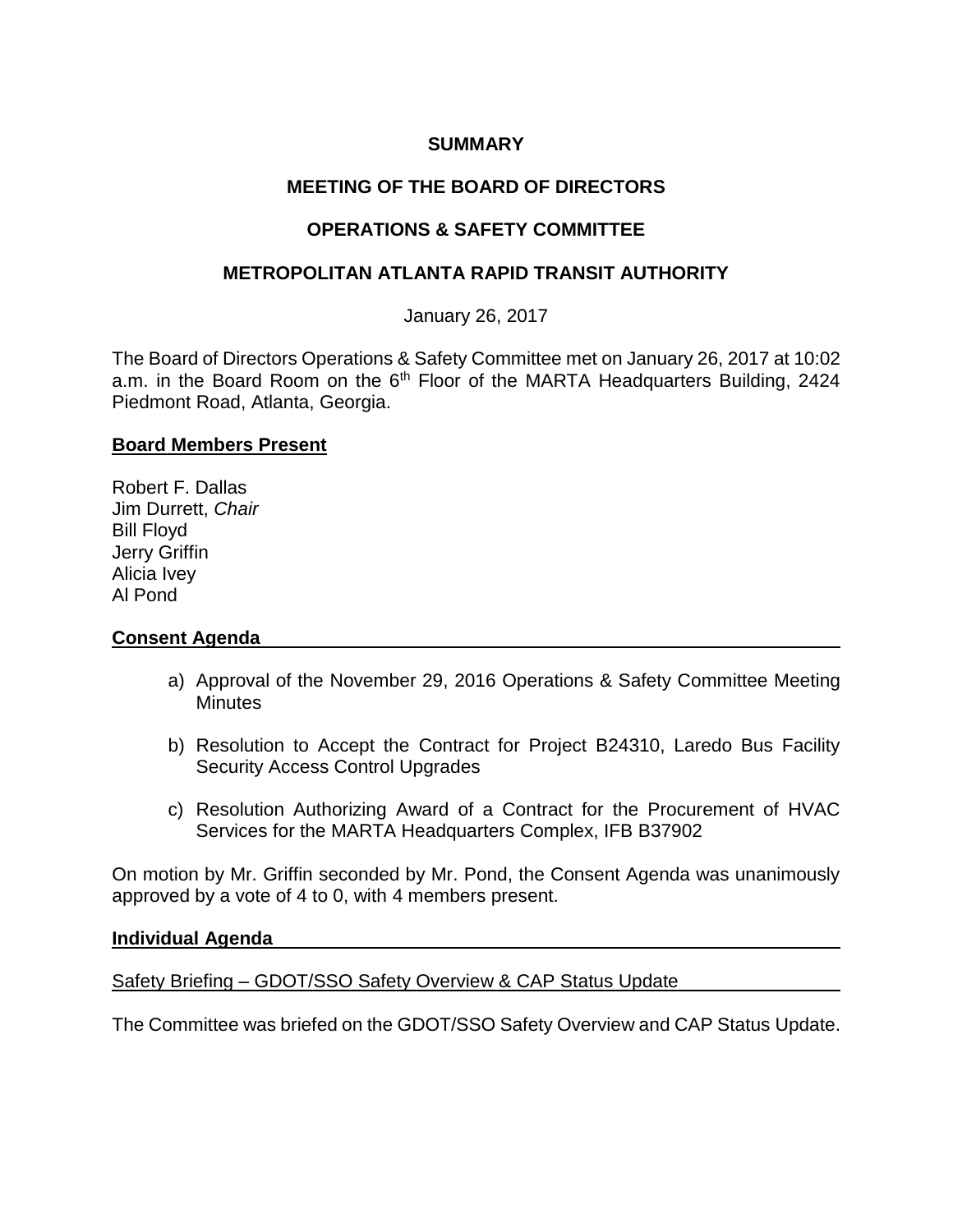Resolution Authorizing Award of a Contract for Rebuild of the MARTA-Owned Aspen Bridge Inspection Vehicle, RFP P38364

On motion by Mr. Dallas seconded by Mr. Pond, the resolution was unanimously approved by a vote of 6 to 0, with 6 members present.

Resolution Authorizing Award of Two Contracts for the Procurement of Impedance Bonds – Phase II, RFP P38254

On motion by Mr. Pond seconded by Mr. Griffin, the resolution was unanimously approved by a vote of 6 to 0, with 6 members present.

Resolution Authorizing Award of a Contract for the Procurement of Janitorial Services for MARTA Headquarters Complex, IFB B38289

On motion by Mr. Pond seconded by Mr. Dallas, the resolution was unanimously approved by a vote of 6 to 0, with 6 members present.

Resolution Authorizing Award of a Contract for the Procurement of Motorola Portable Radios, RFP P38573

On motion by Mr. Dallas seconded by Mr. Pond, the resolution was unanimously approved by a vote of 6 to 0, with 6 members present.

Resolution Authorizing Award of a Contract for the Procurement of Non-Revenue Vehicles, RFP P38634

On motion by Mr. Griffin seconded by Ms. Ivey, the resolution was unanimously approved by a vote of 6 to 0, with 6 members present.

Resolution Authorizing Award of a Contract for the Procurement of Non-Revenue Vehicles, RFP P38657

On motion by Mr. Griffin seconded by Ms. Ivey, the resolution was unanimously approved by a vote of 6 to 0, with 6 members present.

#### Other Matters

No other matters came before the Committee.